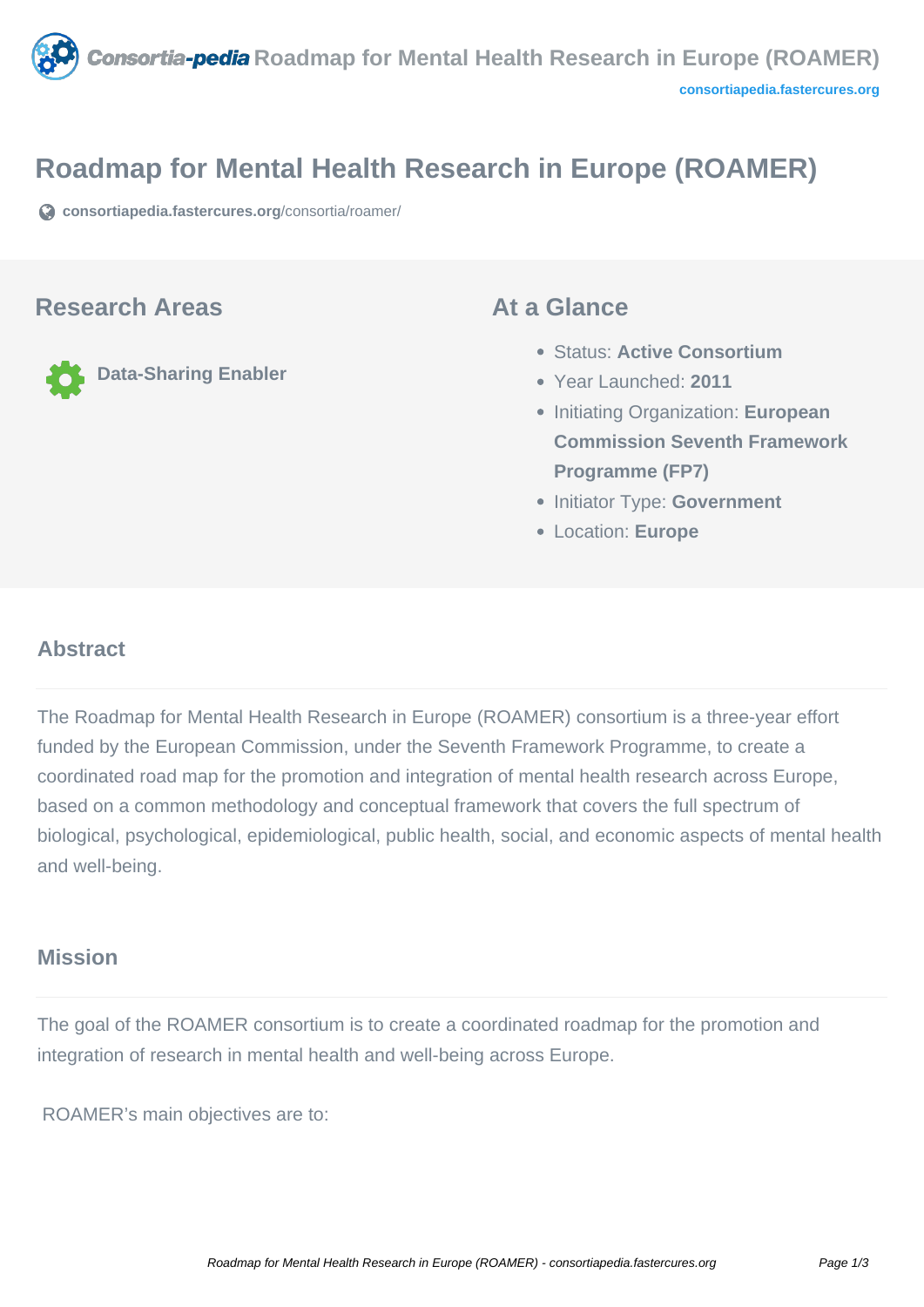

## **Structure & Governance**

The core of the project is formed by six scientific work packages (WPs) comprised of groups of scientific experts. These WPs will analyze the key areas of mental health research in Europe.

 Each area of knowledge will be addressed consistently by following a common methodology that comprises several general steps, including the examination of the current state-of-the-art, identification of gaps, and prioritization of advances to address those gaps.

 The general approach in each field will take advantage of several activities, such as survey consultations, systematic literature reviews, scientific workshops, and consecutive consensus meetings.

 The outputs of each scientific WP will be integrated with a geographic, multidisciplinary, and lifecourse approach, revised by the Scientific Advisory Board, the Stakeholder Advisory Board, and the Government and Funding Institution Council, discussed in Policy Workshops and finally agreed by consensus and translated into Roadmaps. Other WPs are carrying on the essential tasks of project management, coordination of stakeholder involvement, dissemination and promotion of the results, and the final translation of the outputs into Roadmaps.

# **Financing**

EU FP7, FP7-HEALTH-2011/No 282586, Total cost: EUR 2 265 950

Homepage <http://www.roamer-mh.org/>

# **Points of Contact**

Research and Development Unit Parc Sanitari Sant Joan de Déu - CIBERSAM C/ Dr. Antoni Pujades 42

08830 Sant Boi de Llobregat (Barcelona, Spain)